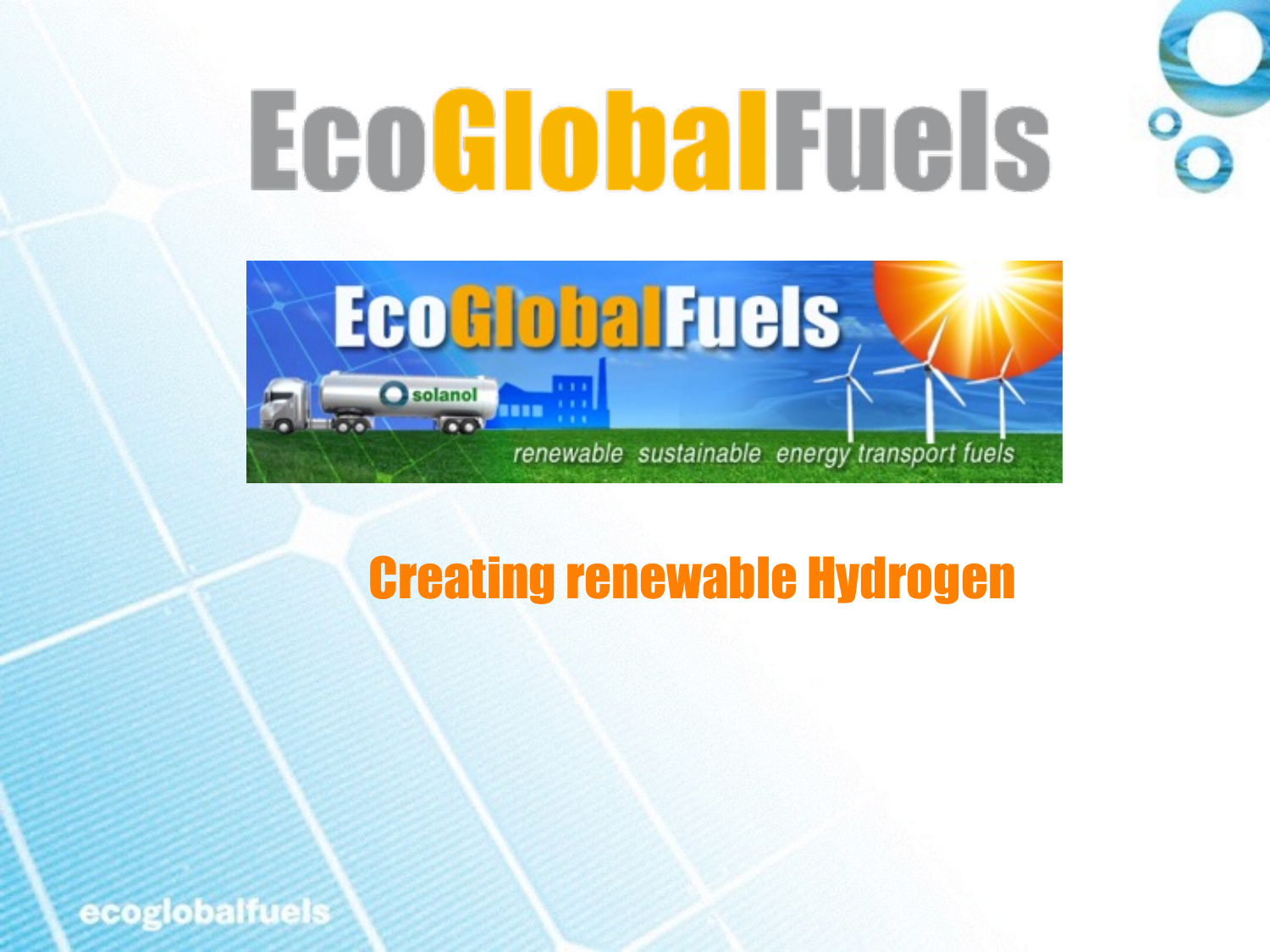

### The process is:

**WATER + DC + HYDROXY GENERATOR = Renewable Hydrogen and Oxygen**

Hydroxy generators produce Hydroxy gas which is water converted into HHO, it is then separated into H2 and O2

A by-product is Iron oxide which is used for CO2 sequestering via algae and biochar production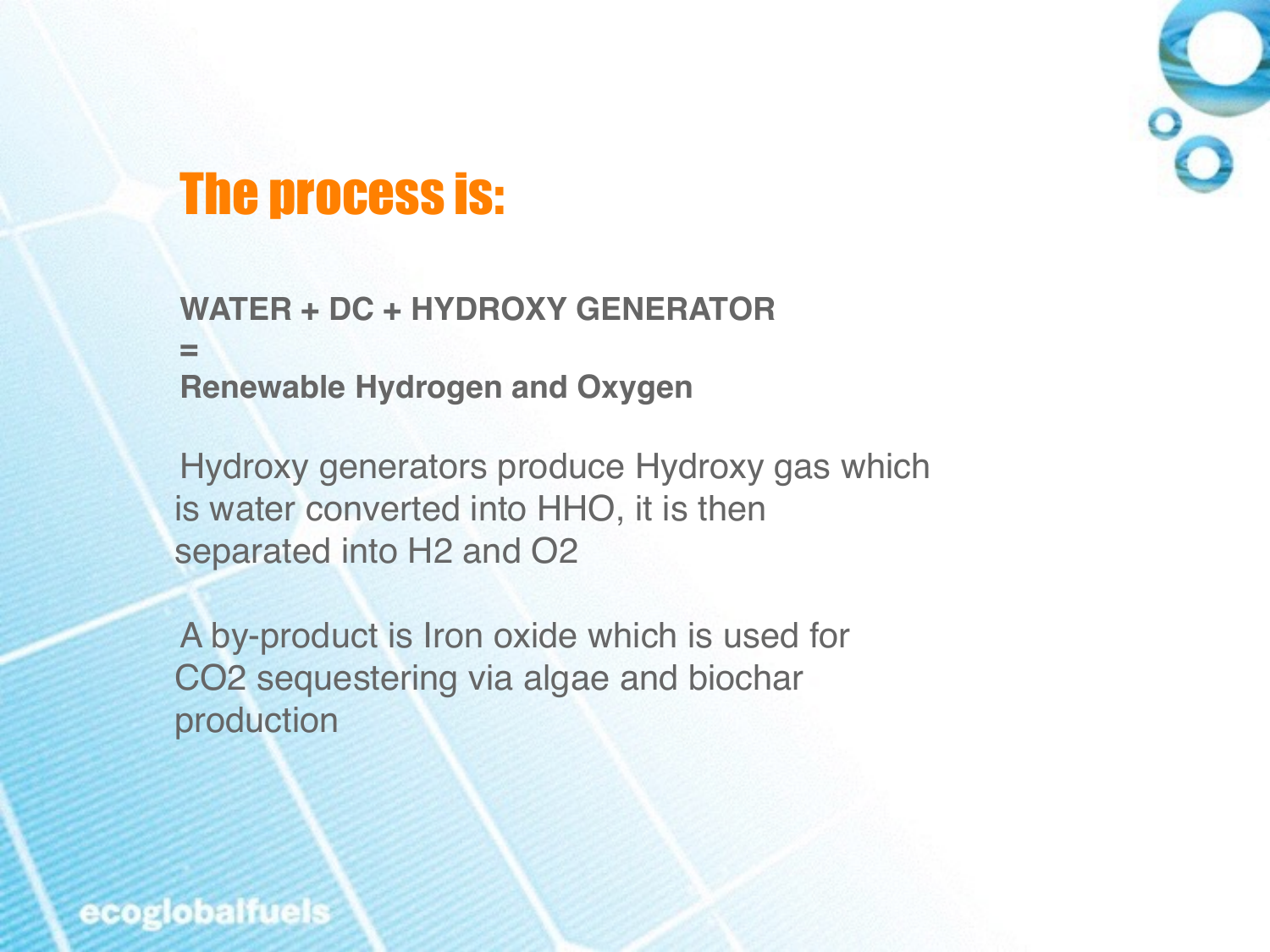

#### **water**

#### **Hydroxy** Generators

- 1 litre water makes 1860 litres hydroxy gas
- 18 litres of water needed to produce: 1 kg Hydrogen and 8 kg Oxygen
- Patentable I.P and Unique Design.
- Validated flow rate and durability
- Measured degradation
- Turns water into Hydroxy gas
- Easy construction from cost efficient mild steel
- \$2000 per Generator is current price
- Scale up reduces to \$500 per unit
- Powered by either renewable DC input e.g. photoV Powered in near-future by cold fusion Ecat technology
- Powered by off-peak electricity
- Powered by natural gas turbine generators
- Powered by main electrical supply

1 litre of water produces 1860 litres of hydroxy gas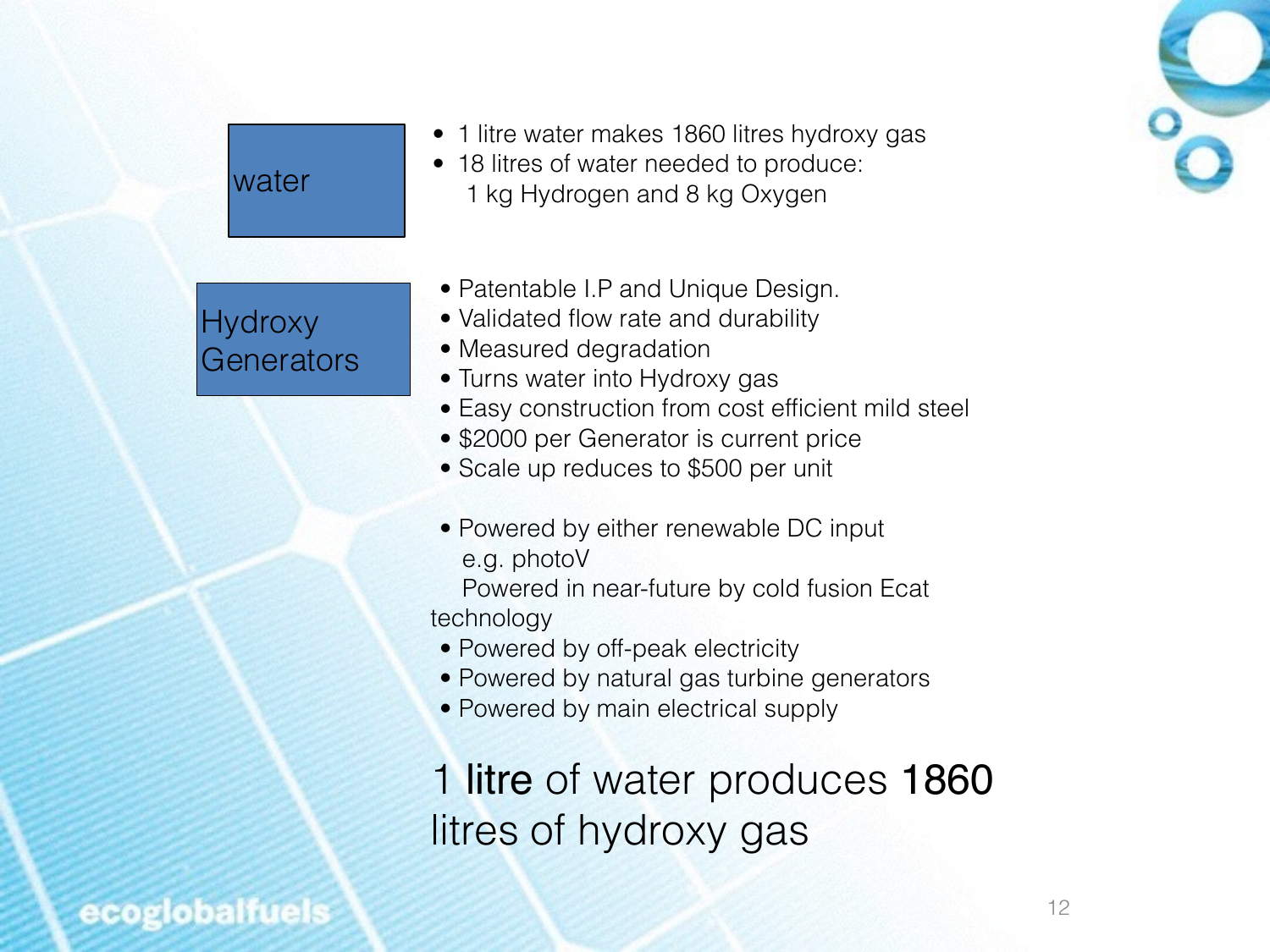#### **Cryogenics**

- Cryogenics Density Separation
- Takes hydroxy gas mix from the Hydroxy Generators and separates into H2 and O2
- Density separation operates on principle of
- Oxygen liquifying at 186 C
- Hydrogen remains as a gas
- Because we liquify O2 it is ready for transport and selling
- Costs of liquidification is 20 % cheaper than competition because we do not use air- we use pure O2 (they use -190 C below)
- 3 kg H2 with 24 kg O2 liquified has been quoted
- Known Industrial process and safe
- 26 % additional power needed for cryogenics
- However, H2 is looped back into a heat exchanger to refrigerate (cool) the incoming hydroxy gas
- Easily scaled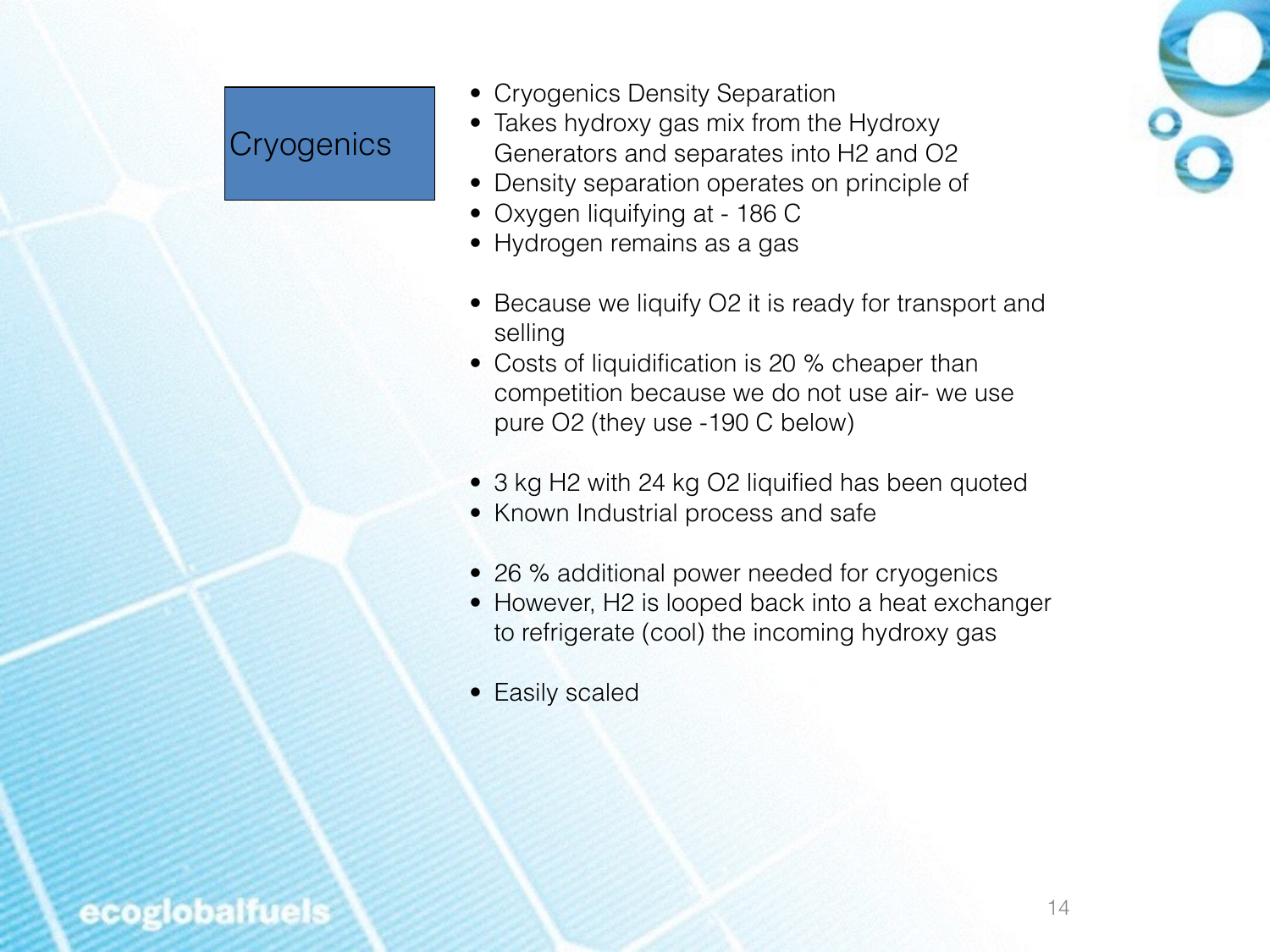### EGF HYDROXY GENERATORS

Unique IP and Patentable

 Ultra reliable and Low cost to manufacture Cheapest hydrogen in the world! Durable, robust, safe 10-25 year span! External separation (competition unreliable internal sep.) No exotic expensive materials (as with competition) Low maintenance- no obstruction (as with competition) Scaleable, economically achievable (unlike competition) FLOW RATE PROVEN independently tested 162 Litres/ KW hour hydrogen production

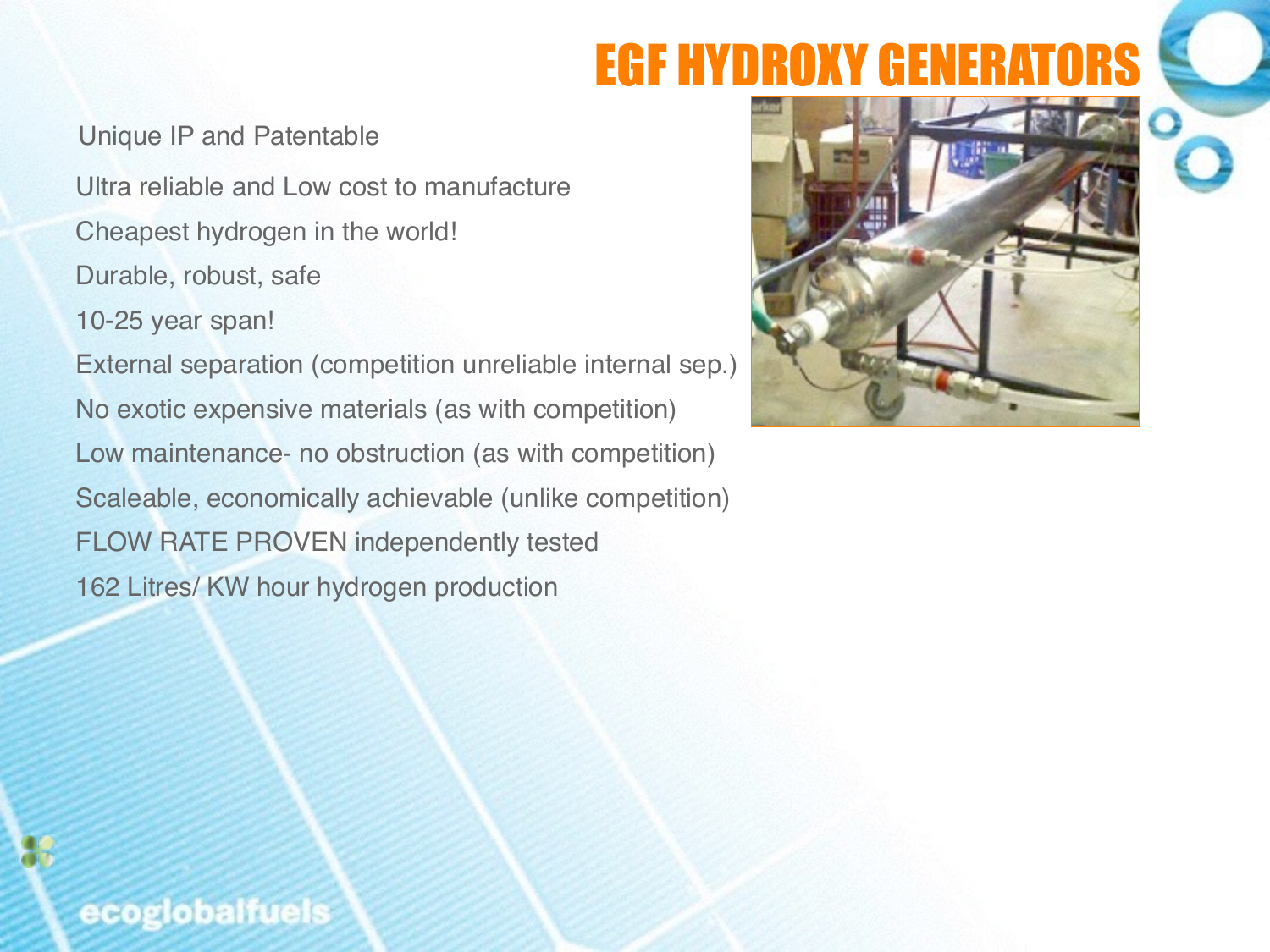### Hydroxy Generators Important criteria

Material maintenance costs only:

- water filtering, pumping per hour = \$0.03
- H.G degradation steel costs: 0.006 cents per kWh
- Cryogenic separation costs: 0.0015 cents per kWh
- Hydrogen (1 kg) plus Oxygen (8 kg) requires 65 kWh (includes cryogenic separation costs)

Total H.G. maintenance / production costs:

- 65 kWh X 0.0075 cents = \$0.49
- $\cdot$  \$0.49 + \$0.03 = \$0.52
- \$0.52 per 1 kg of Hydrogen and 8 kg of Oxygen

#### **BOTTOM LINE here is it only costs us 50c to make 1kg Hydrogen**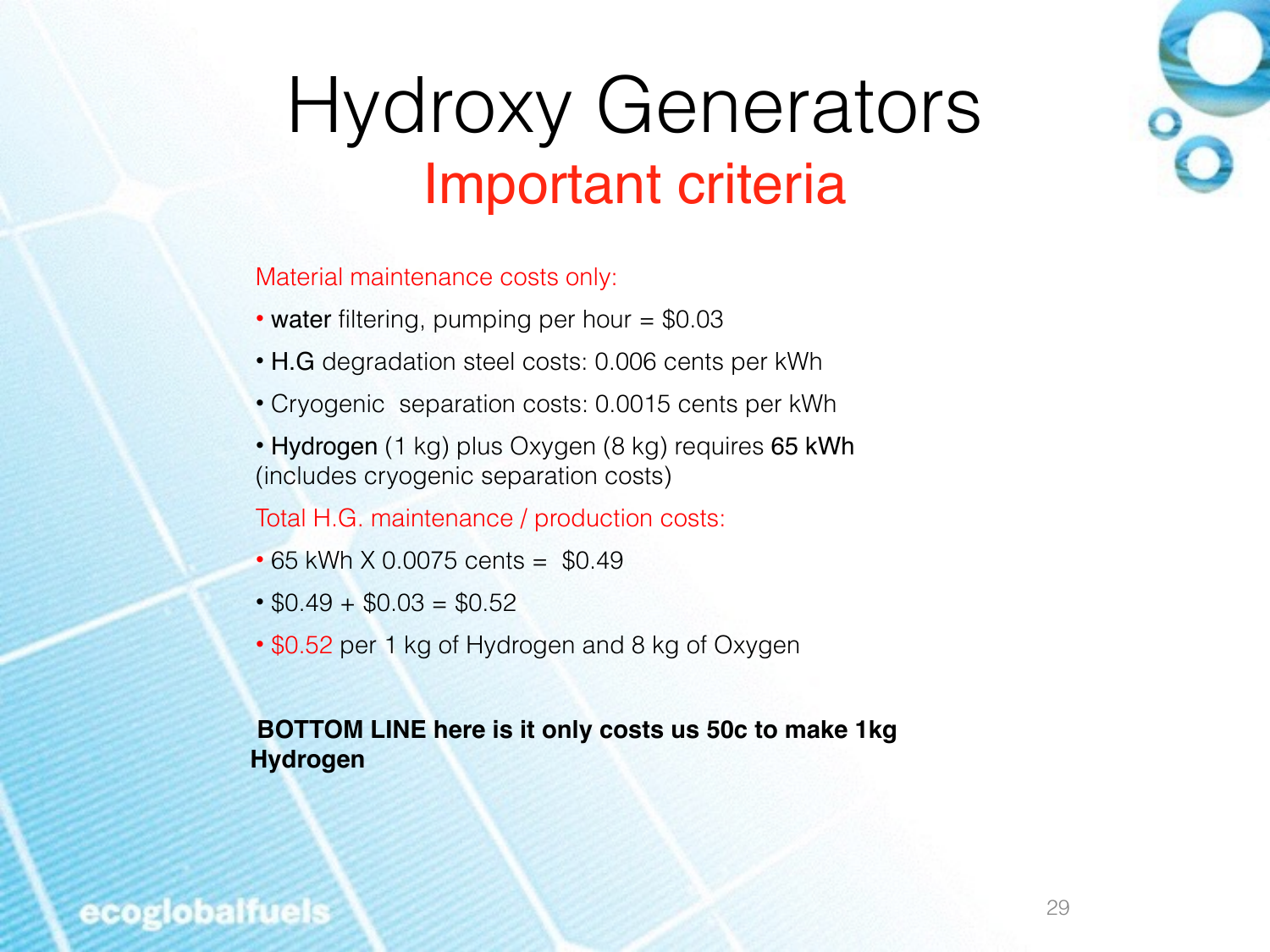### Independent testing/validation **COMPLETED** Official proof of concept Sign-off Report



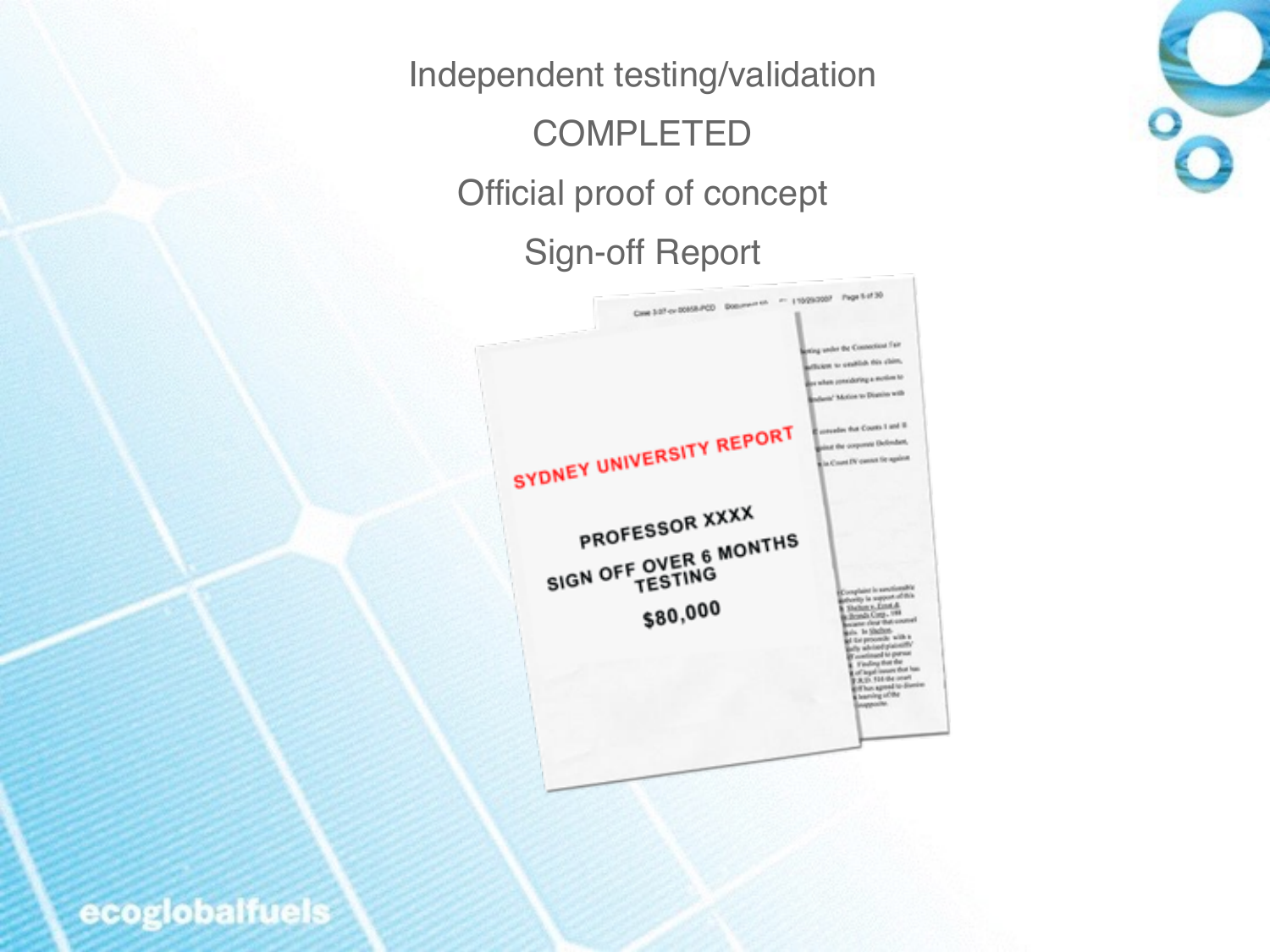# Validation Report

- Over 1 month non stop testing Macquarie University Sign-off
- Proven, worlds first .... Ultra reliability design
- Min. maintenance Low cost manufacturing
- Economically scaleable and safe
- Degradation rate of unique Hydroxy cells:
- Weighed before and after
- $\bullet$  = only used 426.6 grams of mild steel
- $\bullet$  = cost 0.30 cents of mild steel
- over 787 hours input DC 485 KW
- which produced 118, 000 litres of hydroxy gas !
- Worlds first Cost Efficient Technology
- Unique Hydroxy Generators input DC @ 0.62 kWh
- Producing 243 litres of hydroxy gas per kWh which equates to:
- **162** litres of Hydrogen
- 81 litres of Oxygen

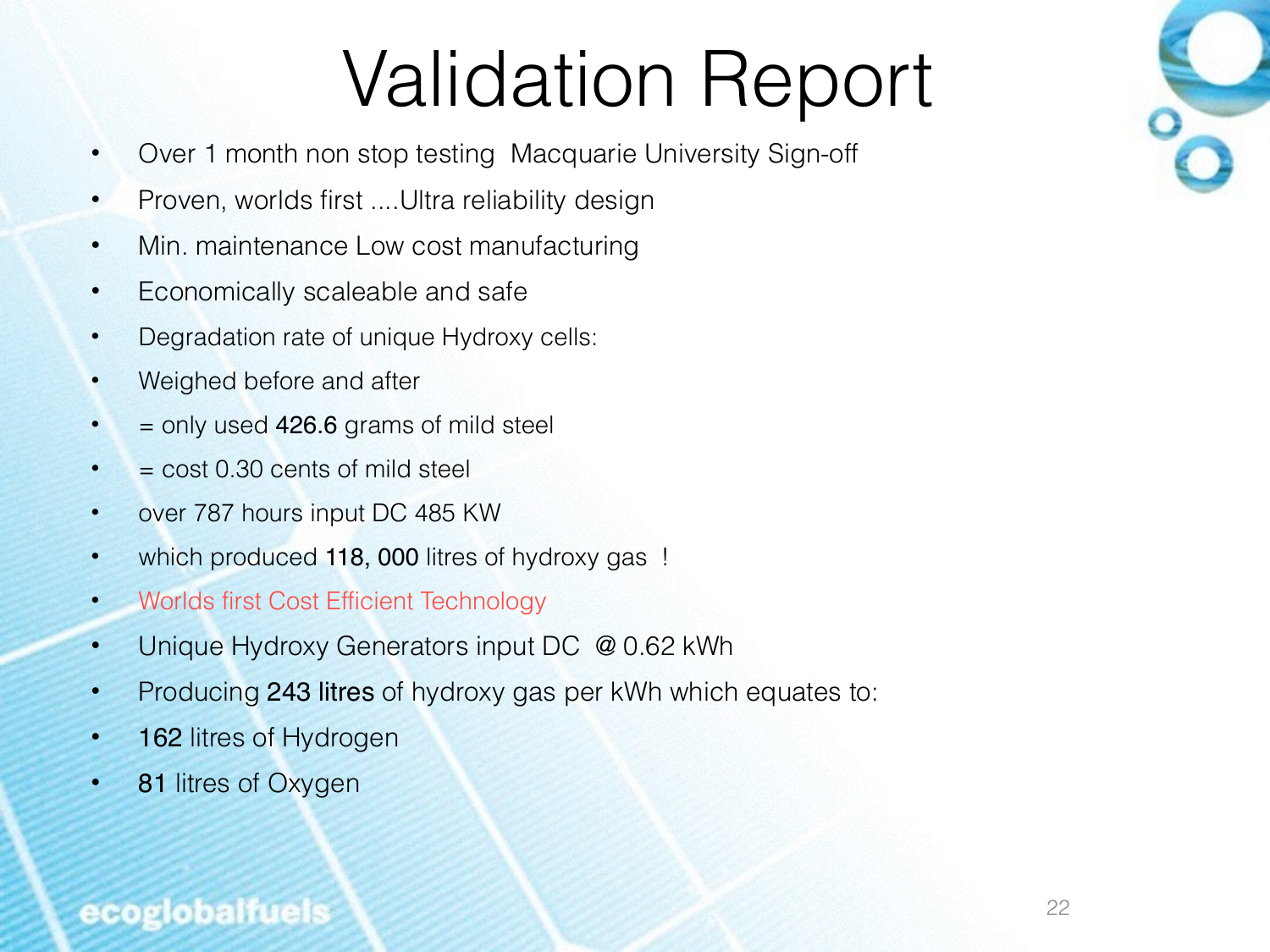# **Comparisons**



#### Conventional electrolysis ....

- relies on internal separation- high cost maintenance
- high cost construction- not economical
- uses noble metals- high cost of manufacture

#### Conventional Hydrogen Production ....

- Referred to as 'Steam Reforming' or 'Steam Methane Reforming'
- Natural Gas (CNG- CH4) is passed through a catalyst reaction with an external heat source - converts steam and lighter hydro carbons such as methane into hydrogen and carbon monoxide referred to as syn gas
- Also produces CO2 in this process
- More separation is required to get pure hydrogen
- Wholesale cost of liquid hydrogen, made the cheapest way from steam reforming, based on USA figures, shipped to large customers is approx.
- \$6.00 per kg
- along with every kg H2 produces 56 kg CO2 !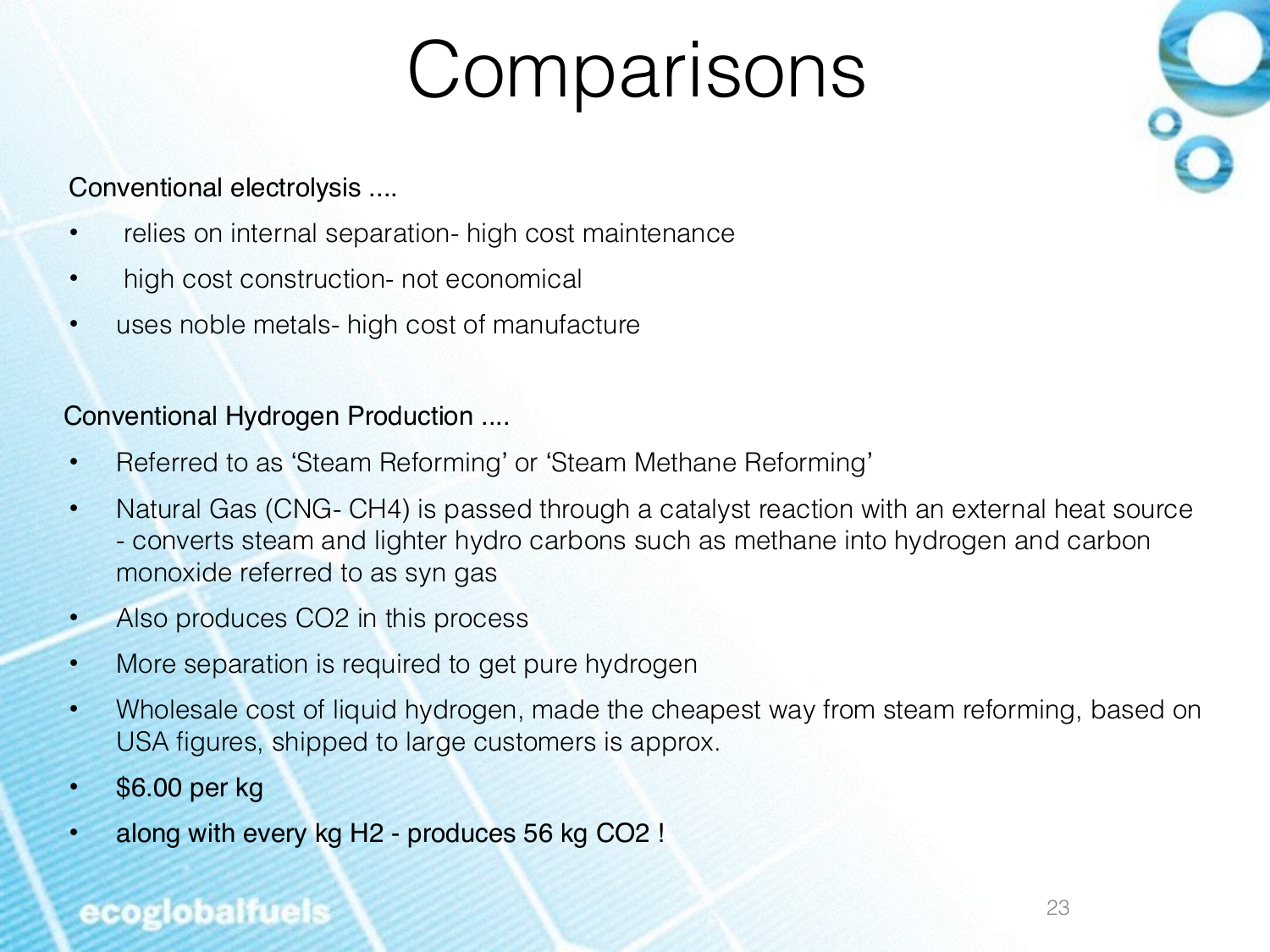### COMPARISON EGF process with Electricity @ \$0.18 per kWh RETAIL



- E.G.F. process costs 70 kWh per 1 kg of Hydrogen (includes producing by-product 8 kg of oxygen)
- Retail price of electricity is \$0.18 per kWh
- (highest prices electricity used in formula below...)
- Note: Wholesale varies around the world e.g \$0.04 per kWh (next slide)
- Hydrogen: 18 cents X 70 kWh = \$12.60
- Oxygen: 40 cents per kg retail =  $$3.20$  (0.40 x 8kg)
- E.G.F. process Carbon credits = \$350 per kg Hydrogen
- FORMULA: Hydrogen \$12.60 minus Oxygen \$3.20 plus Carbon Credits
- EGF Retail cost of making Hydrogen = \$9.40 per kg
- plus added benefit of \$350 per kg of Hydrogen carbon credits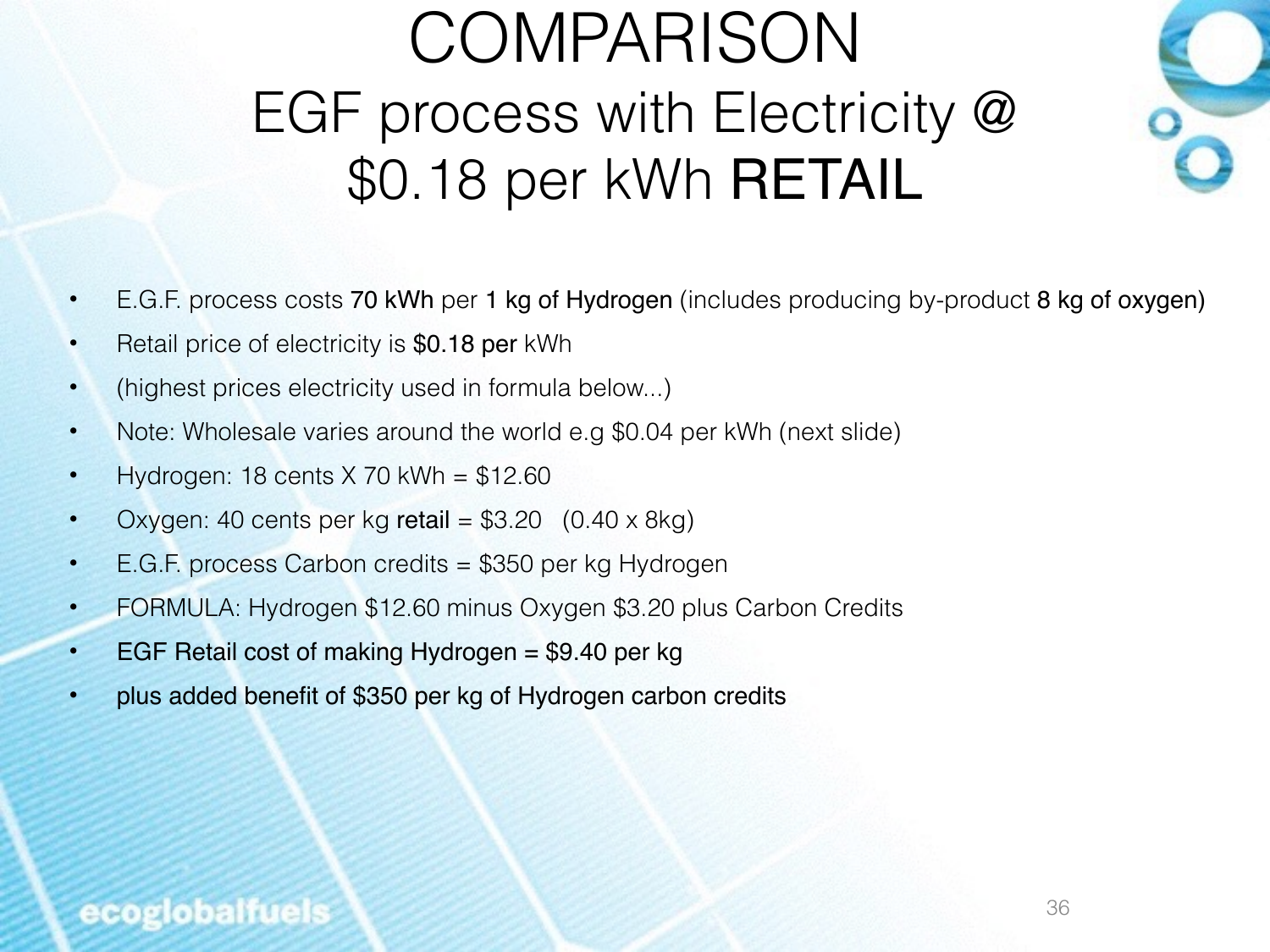## **COMPARISON** EGF process with Electricity @ \$0.04 per kWh wholesale



- E.G.F. process costs 70 kWh per kg of Hydrogen
- EGF also produced by-product 8 kg oxygen
- Wholesale electricity \$0.04 per kWh
- $Hydrogen: $0.04 cents \times 70 kWh = $2.80$
- Oxygen: 20 cents per kg  $(8 \text{ kg})$  wholesale = \$1.60
- E.G.F. process Carbon credits
- FORMULA:
- Hydrogen \$2.80 minus Oxygen \$1.60 plus Carbon Credits
- EGF wholesale cost of making Hydrogen =
- \$1.20 per kg Hydrogen
- Plus added benefits of carbon credits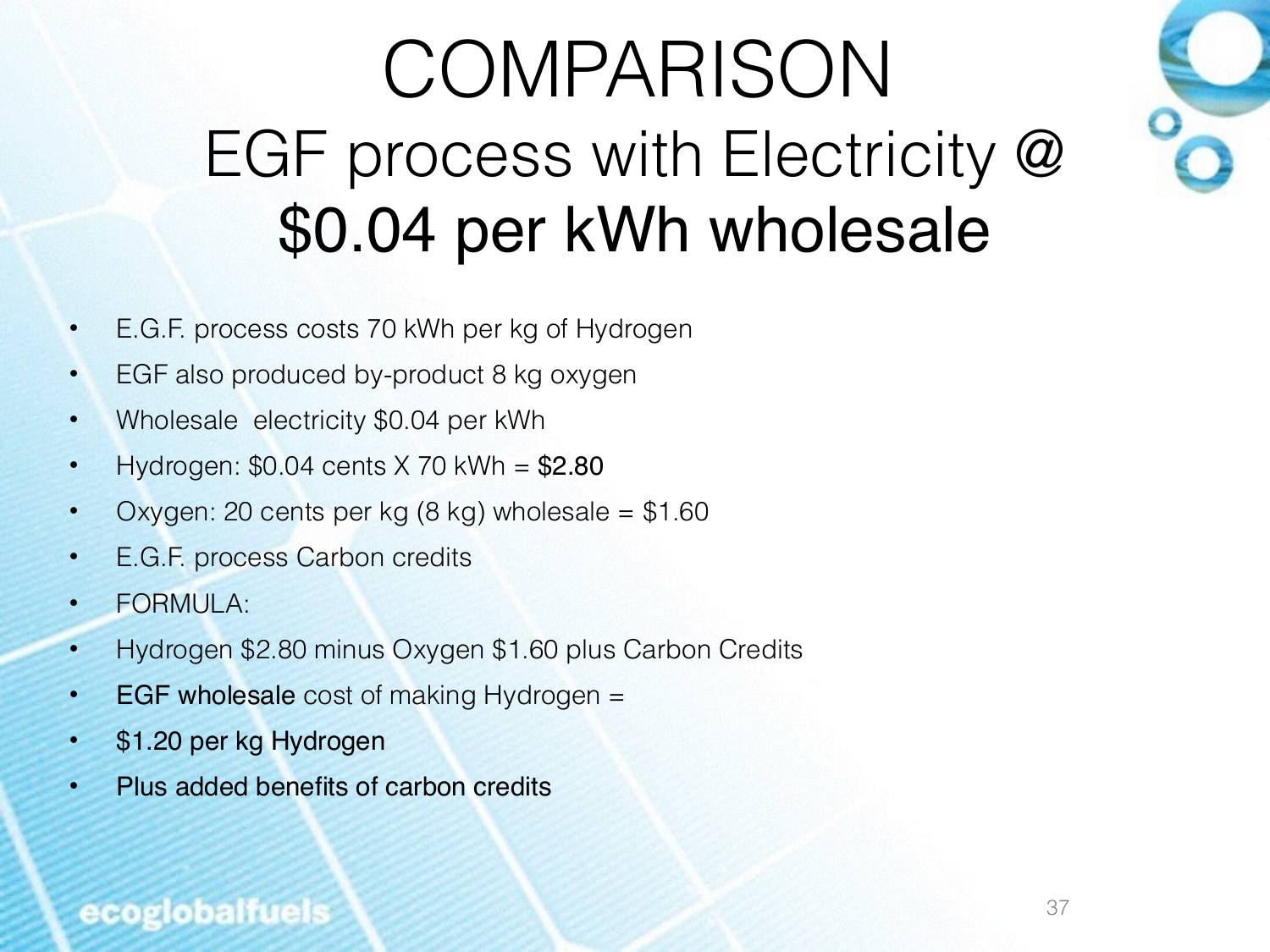# COMPARISON

- E.G.F. produces no CO2
- Gains Carbon credits
- Produces O2 as by-product that can be used for industry
- basic costs are stable: water and steel
- Produces by product iron that is used in major sequestering

#### **Conventional Hydrogen production**

- Costs going up
- Major CO2 emissions
- Taxed at beginning \$23 per tonne
- Tax going up +++ over years to come
- Reliant on fossil fuels
- Fossil fuels costs going up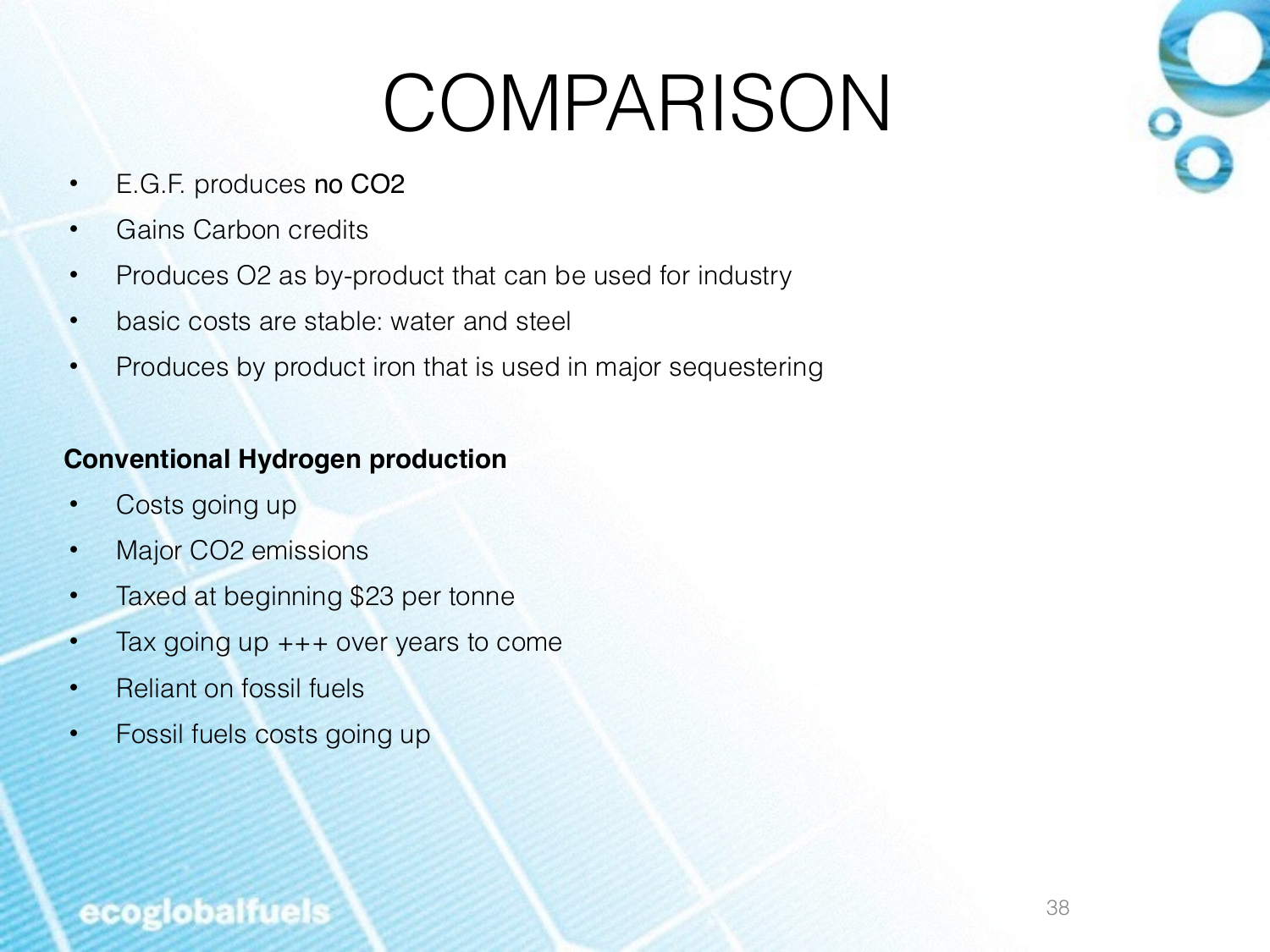# Hydroxy Generators and CO2 Sequestering

- Iron from degradation (plate size 1.5 mm)
- Produces a pure iron
- 1 H.G. produces 5 kg of iron oxide per year
- 200 H.G prod. 1000 kg (1 tonne) of iron oxide
- 10 MW 31 tonnes per year
- Value= \$200 per tonne per year approx.
- Fully recyclable and environmental
- Complete sequestering of CO2
- Iron fertilization growing Algae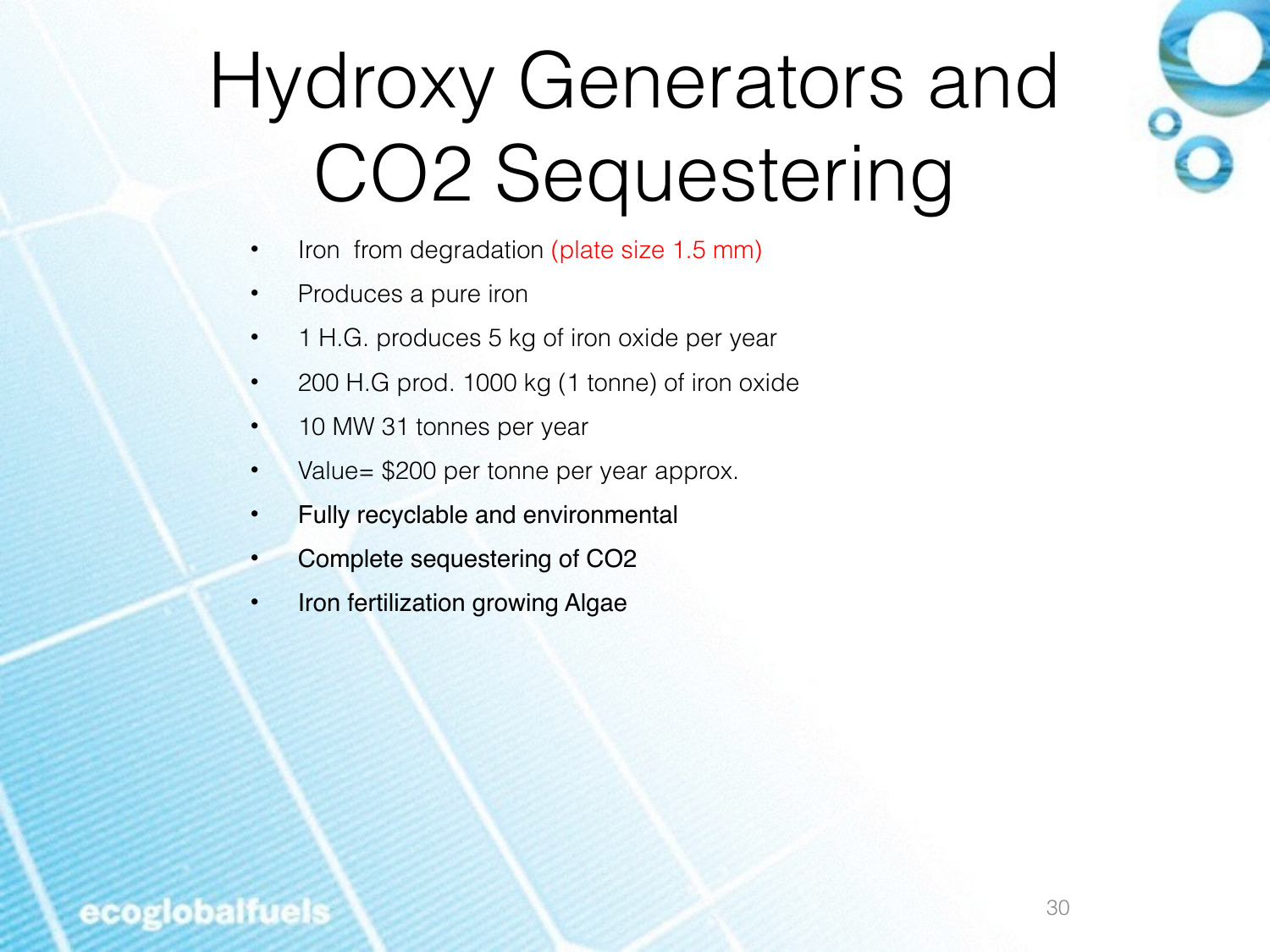# Iron Fertilization Sequestering

- Iron is a by- product of our hydroxyl generators (we turn steel into Hydrogen)
- Produces the necessary iron oxide to increase algae growth!
- Based on 1.84 Kwh creates 1.12 gms of iron oxide per hour

Based on Natural Gas turbine 60 MW electricity input, we produce:

- 1.12 gms per kwh x 60,000 kilo watt hrs = 67 kilograms
- Algae growth cycles in 48 hrs requires 1.4 tonnes of iron oxide
- 67kg  $\times$  48 = 3.2 tonnes

Which gives us the excess ability to utilize and sequester 1.8 tonnes (3.2-1.4=1.8) which has the benefit of taking out existing CO2 from atmosphere primarily created by the combusting of coal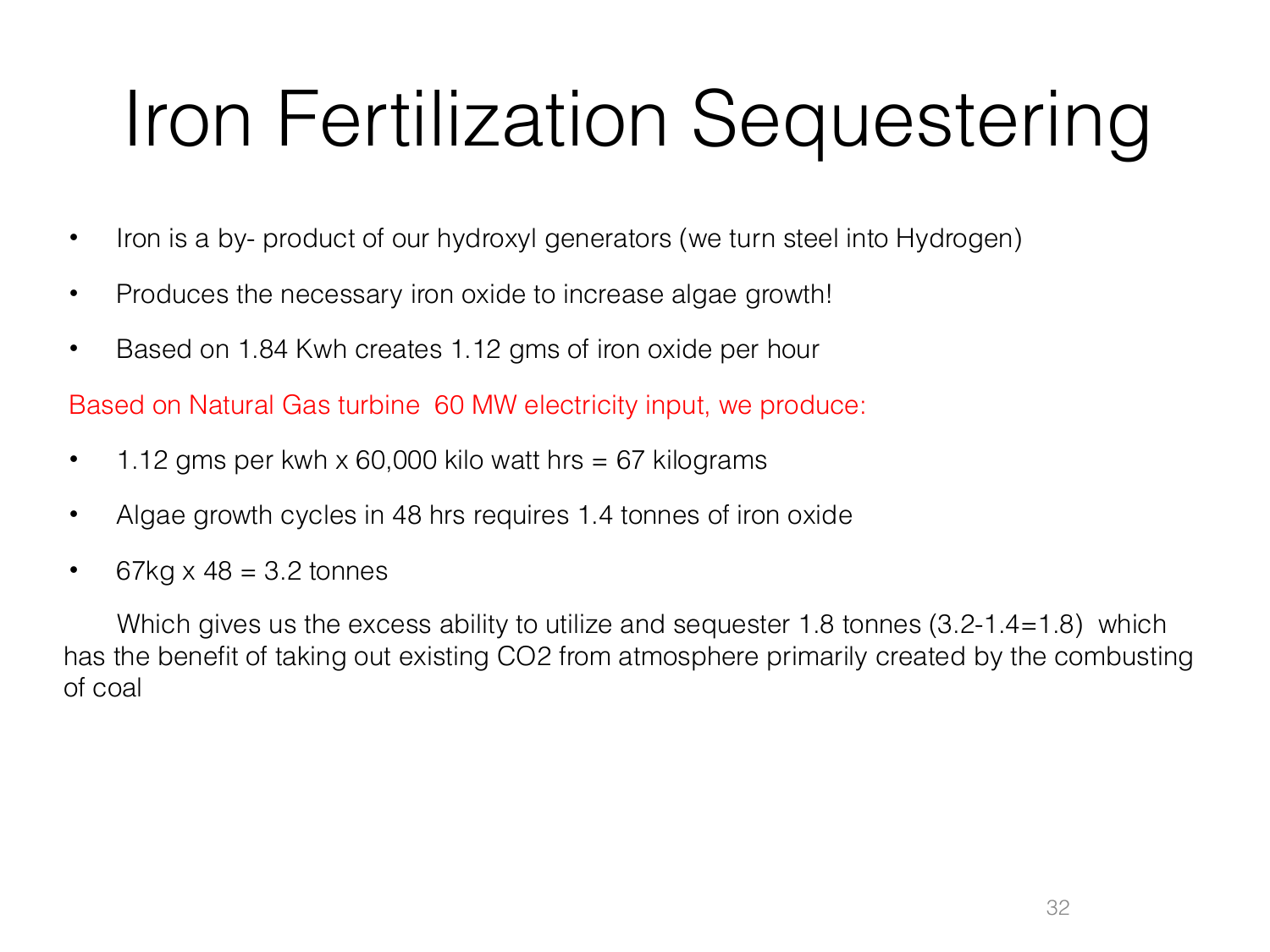# Sequestering by producing BIO-CHAR

- The Eco Global Fuels system has the most unique, cost effective methodology in the world to sequester CO2
- Our by-product iron is used to maximize the Algae reproduction rate
- Algae is then compressed and heated without oxygen to produce BIOCHAR
- Which places carbon back into the land
- And increases agricultural yields
- 0.8 tonnes of Iron produces:
- 1 tonne of Algae per annum
- 1 tonne of Algae sequesters:
- 1,862 tonnes of carbon dioxide per annum
- 12.5 sq. m to produce 1 tonne of Algae per annum, which indicates how easy it is to scale up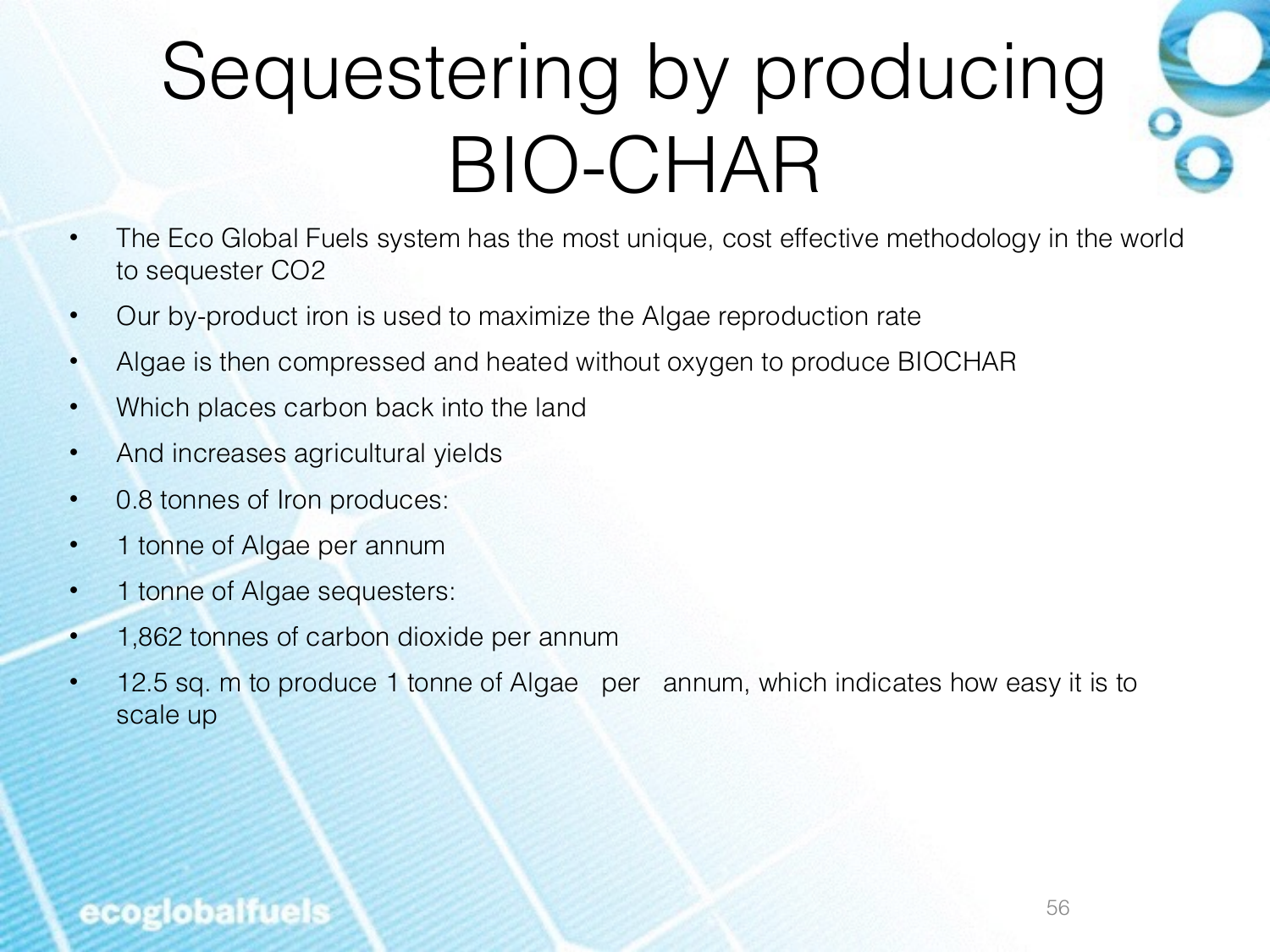## FOR EGF INVESTORS:

Cleans up the coal/gas/oil industries Reduces green house effects Creates massive carbon credits for EFG Means governments can meet their Kyoto agreements without disruptive inflationary effects on their economies

Creates licensing fees and increased ROI for EGF investors

All of this from our products: the cheapest pure renewable hydrogen, oxygen and pure iron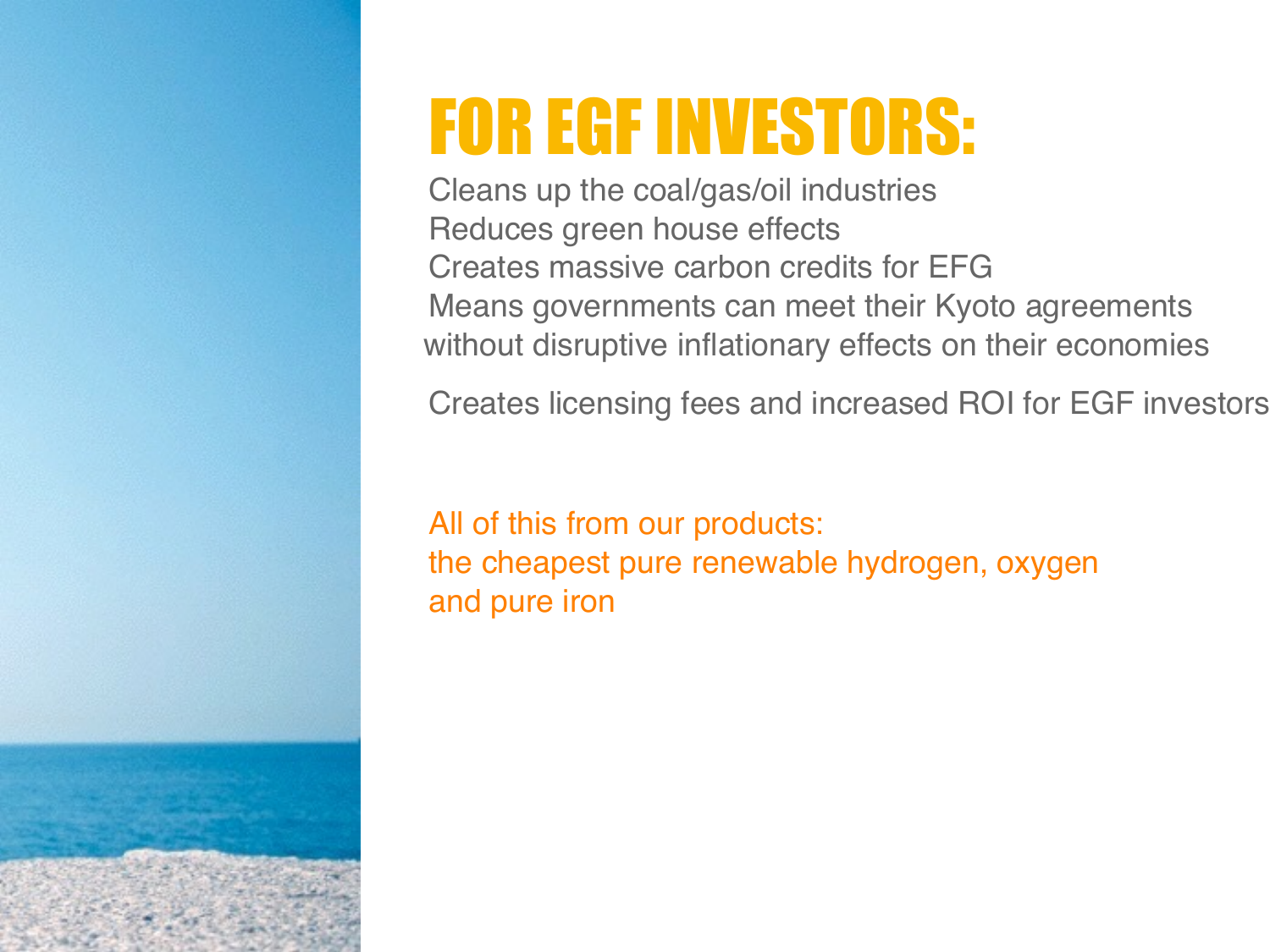### MAY WE REMIND YOU …

28 Billion tonnes is a big number It is the amount of sediment eroded each year from all mountains And it is the amount of carbon dioxide (CO2) we pump into atmosphere each year Enough to cover Australia in a blanket two metres thick Each year 28 Billion Tons of CO2 induces heating Oceans now heating at a rate of 300 trillion watts Equivalent to detonating 5 Hiroshima A-bombs every second Every day of every year creating the greenhouse effect Energy use is increasing exponentially

So how will we meet our future energy needs?